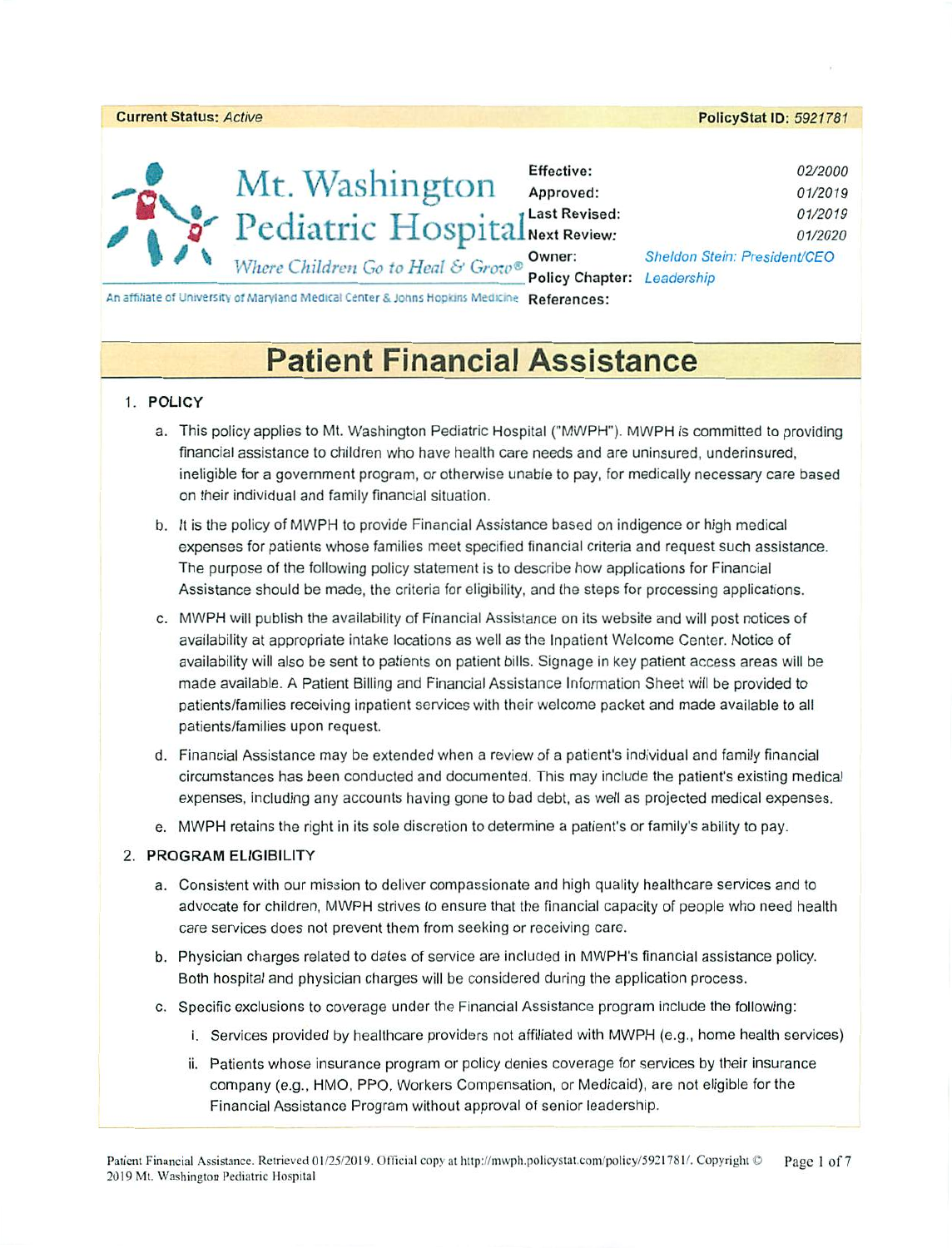- 1. Generally, the Financial Assistance Program is not available to cover services that are denied by a patient's insurance company; however, exceptions may be made considering medical and programmatic implications.
- iii. Unpaid balances resulting from non-medically necessary services
- d. Patients may become ineligible for Financial Assistance for the following reasons:
	- i. Refusal of family to provide requested documentation or providing incomplete information.
	- ii. Have insurance coverage through an HMO, PPO, Workers Compensation, Medicaid, or other insurance programs that deny access to MWPH due to insurance plan restrictions/limits.
	- iii. Failure of parent/guardian/guarantor to pay co-payments as required by the Financial Assistance Program.
	- iv. Failure of parent/guardian/guarantor to keep current on existing payment arrangements with MWPH.
	- v. Failure of parent/guardian/guarantor to make appropriate arrangements on past payment obligations owed to MWPH (including those patients who were referred to an outside collection agency for a previous debt).
	- vi. Refusal of parent/quardian/guarantor to be screened or apply for other assistance programs prior to submitting an application to the Financial Assistance Program.
- e. Parent/guardian/guarantor of patients who become ineligible for the program will be required to pay any open balances and may be submitted to a bad debt service if the balance remains unpaid in the agreed upon time periods.
- f. Parents/guardians/guarantors who indicate they are unemployed and have no insurance coverage shall be required to submit a Financial Assistance Application unless they meet Presumptive Financial Assistance (See Section 3 below) eligibility criteria. If patient qualifies for COBRA coverage, parent's/guardian's/guarantor's financial ability to pay COBRA insurance premiums shall be reviewed by appropriate personnel and recommendations shall be made to Senior Leadership. Families with the financial capacity to purchase health insurance shall be encouraged to do so, as a means of assuring access to health care services and for their overall personal health.
- g. Coverage amounts will be calculated based upon the family's income as a % of the federal poverty guidelines and will generally follow the sliding scale included in Attachment A, with MWPH reserving the right to increase aid where it is deemed necessary. Families with combined income of less than 200% of the guidelines generally qualify for free care; families with combined income of between 200% and 300% generally qualify for discounted care.

#### 3. PRESUMPTIVE FINANCIAL ASSISTANCE

a. Patients may also be considered for Presumptive Financial Assistance Eligibility. There are instances when a patient may appear eligible for Financial Assistance, but there is no Financial Assistance form and/or supporting documentation on file. Often there is adequate information provided by the patient family or through other sources, which could provide sufficient evidence to provide the patient with Financial Assistance. In the event there is no evidence to support a patient's eligibility for financial assistance, MWPH reserves the right to use outside agencies or information in determining estimated income amounts for the basis of determining Financial Assistance eligibility and potential reduced care rates. Presumptive Financial Assistance Eligibility shall only cover the patient's specific date of service. Presumptive eligibility may be determined on the basis of individual life circumstances that may include: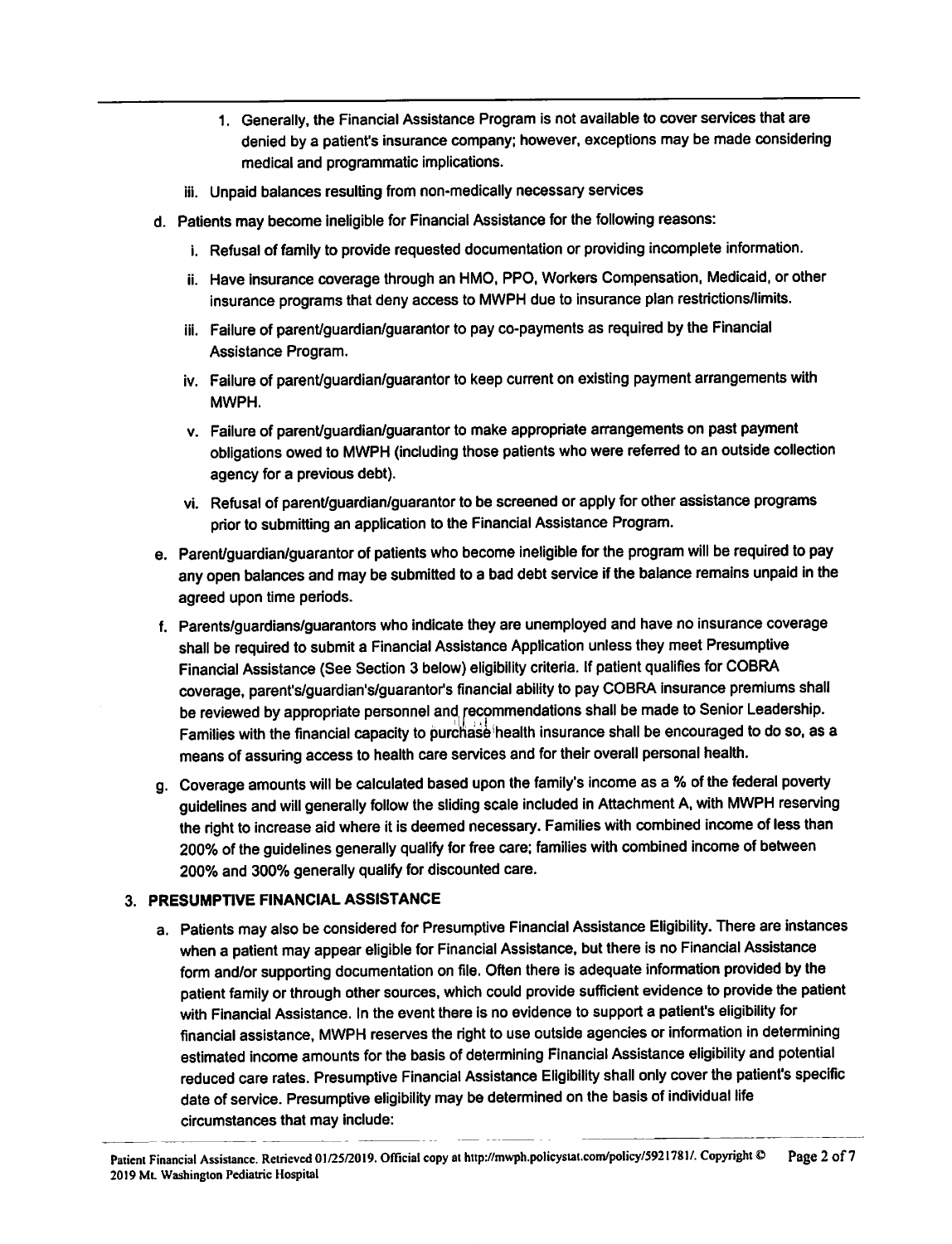- i. Medical Assistance coverage
- ii. Homelessness
- iii. Family participation in Women, Infants and Children Programs ("WIC")
- iv. Family food Stamp eligibility
- v. Eligibility for other state or local assistance programs
- vi. Patient is deceased with no known estate
- vii. Family members unavailable to provide information

#### 4. MEDICAL HARDSHIP

- a. Patients falling outside of conventional income or presumptive Financial Assistance criteria are potentially eligible for bill reduction through the Medical Hardship program.
	- i. Uninsured Medical Hardship criteria is State defined:
		- 1. Combined household income less than 500% of federal poverty guidelines
		- 2. Having incurred collective family hospital medical debt at MWPH exceeding 25% of the combined household income during a 12 month period. The 12 month period begins with the date the Medical Hardship application was submitted.
		- 3. The medical debt excludes co-payments, co-insurance and deductibles
- b. Patient balance after insurance
	- i. MWPH applies the same criteria to patient balance after insurance applications as it does to self-pay applications
- c. Coverage amounts will be calculated based upon 0 500% of income as defined by federal poverty guidelines and follow the sliding scale included in Attachment A with MWPH reserving the right to increase aid where it is deemed necessary.
- d. If determined eligible, patients and their immediate family are certified for a 12 month period effective with the date on which the reduced cost medically necessary care was initially received
- e. Individual patient situation consideration:
	- i. MWPH reserves the right to consider individual patient and family financial situation to grant reduced cost care in excess of State established criteria.
	- ii. The eligibility duration and discount amount is patient-situation specific.
	- iii. Patient balance after insurance accounts may be eligible for consideration.
	- iv. Cases falling into this category require management level review and approval.
- f. In situations where a patient is eligible for both Medical Hardship and the standard Financial Assistance programs, MWPH is to apply the greater of the two discounts.
- g. Parent/guardian/guarantor is required to notify MWPH of their potential eligibility for this component of the financial assistance program.

#### 5. ASSET CONSIDERATION

a. Assets are generally not considered as part of Financial Assistance eligibility determination unless they are deemed substantial enough to cover all or part of the patient/family responsibility without causing undue hardship. Individual patient/family financial situation such as the ability to replenish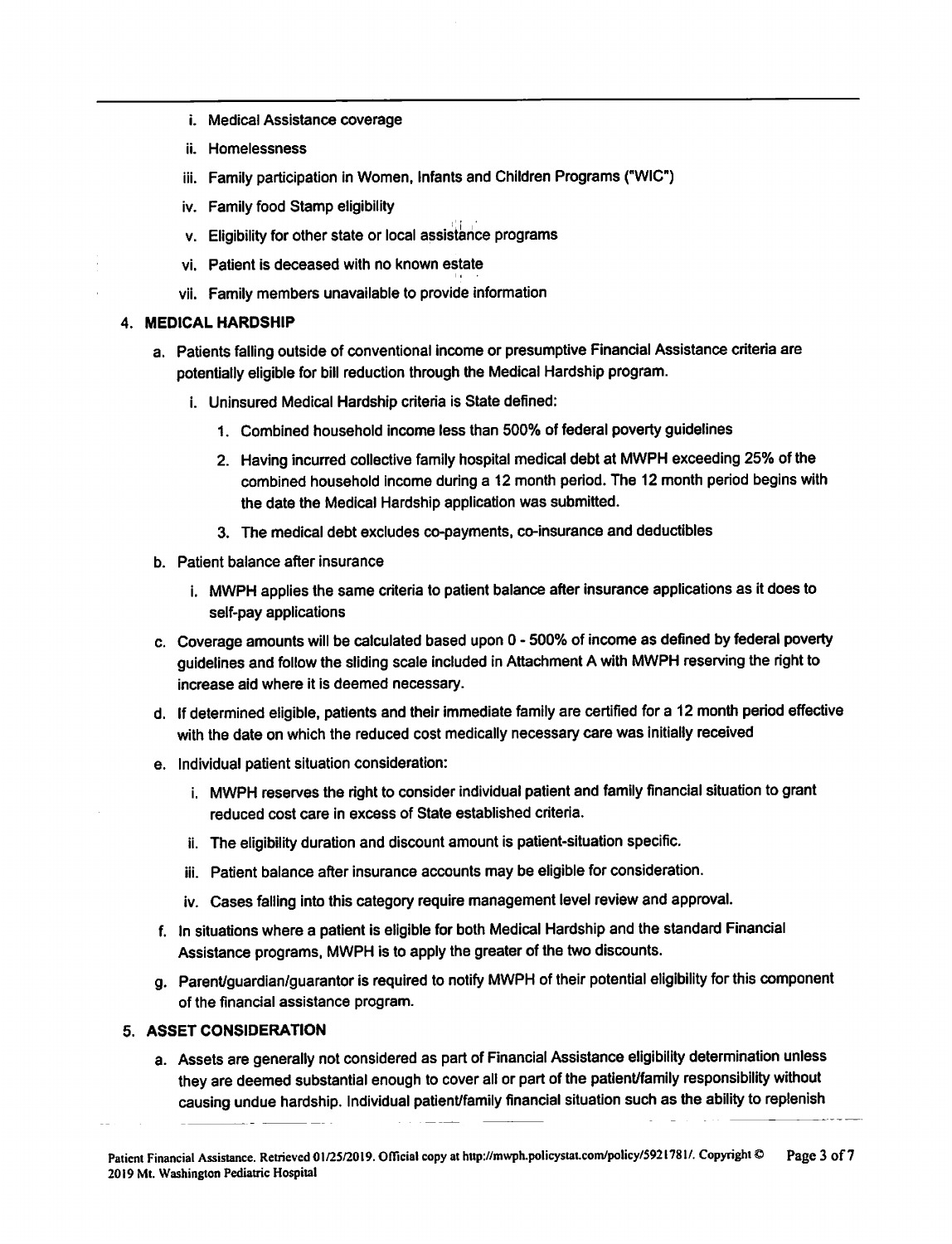the asset and future income potential are taken into consideration whenever assets are reviewed.

- b. Under current legislation, the following assets are exempt from consideration:
	- i. The first \$10,000 of monetary assets for individuals, and the first \$25,000 of monetary assets for families.
	- ii. Up to \$150,000 in primary residence equity.
	- iii. Retirement assets, regardless of balance, to which the IRS has granted preferential tax treatment as a retirement account, including but not limited to, deferred compensation plans qualified under the IRS code or nonqualified deferred compensation plans. Generally this consists of plans that are tax exempt and/or have penalties for early withdrawal.

#### 6. APPEALS

- a. Patients whose financial assistance applications are denied have the option to appeal the decision.
- b. Appeals can be initiated verbally or in writing.
- c. Patients are encouraged to submit additional supporting documentation justifying why the denial should be overturned.
- d. Appeals are documented. They are then reviewed by the next level of management above the representative who denied the original application.
- e. The escalation can progress up to the V.P. of Finance who will render a final decision.
- f. A letter or email (according to family preference) of final determination will be submitted to each patient who has formally submitted an appeal.

#### 7. PATIENT REFUND

- a. Patients applying for Financial Assistance up to 2 years after the service date who have made account payment(s) greater than \$5 are eligible for refund consideration
- b. Collector notes, and any other relevant information, are deliberated as part of the final refund decision. In general, refunds are issued based on when the patient was determined unable to pay compared to when the payments were made.
- c. Patients documented as uncooperative within 30 days after initiation of a financial assistance application are ineligible for refund.

# 8. JUDGEMENTS and EXTRAORDINARY COLLECTION ACTIONS

- a. With approval from the Director of Patient Accounting or CFO, Extraordinary Collection Actions (ECAs) may be taken on accounts that have not been disputed or are not on a payment arrangement. These actions will occur no earlier than 120 days from submission of first bill to the patient and will be preceded by notice 30 days prior to commencement of the action. Availability of financial assistance will be communicated to the patient and a presumptive eligibility review will occur prior to any action being taken.
	- i. Legal action may be initiated in order to collect on the debt:
		- a. If a patient is later found to be eligible for Financial Assistance after a judgment has been obtained, MWPH shall seek to vacate the judgment.
	- ii. Financial Assistance may be withdrawn if:
		- a. Parent/guardian/guarantor fails to pay co-payments as required by the Financial Assistance Program.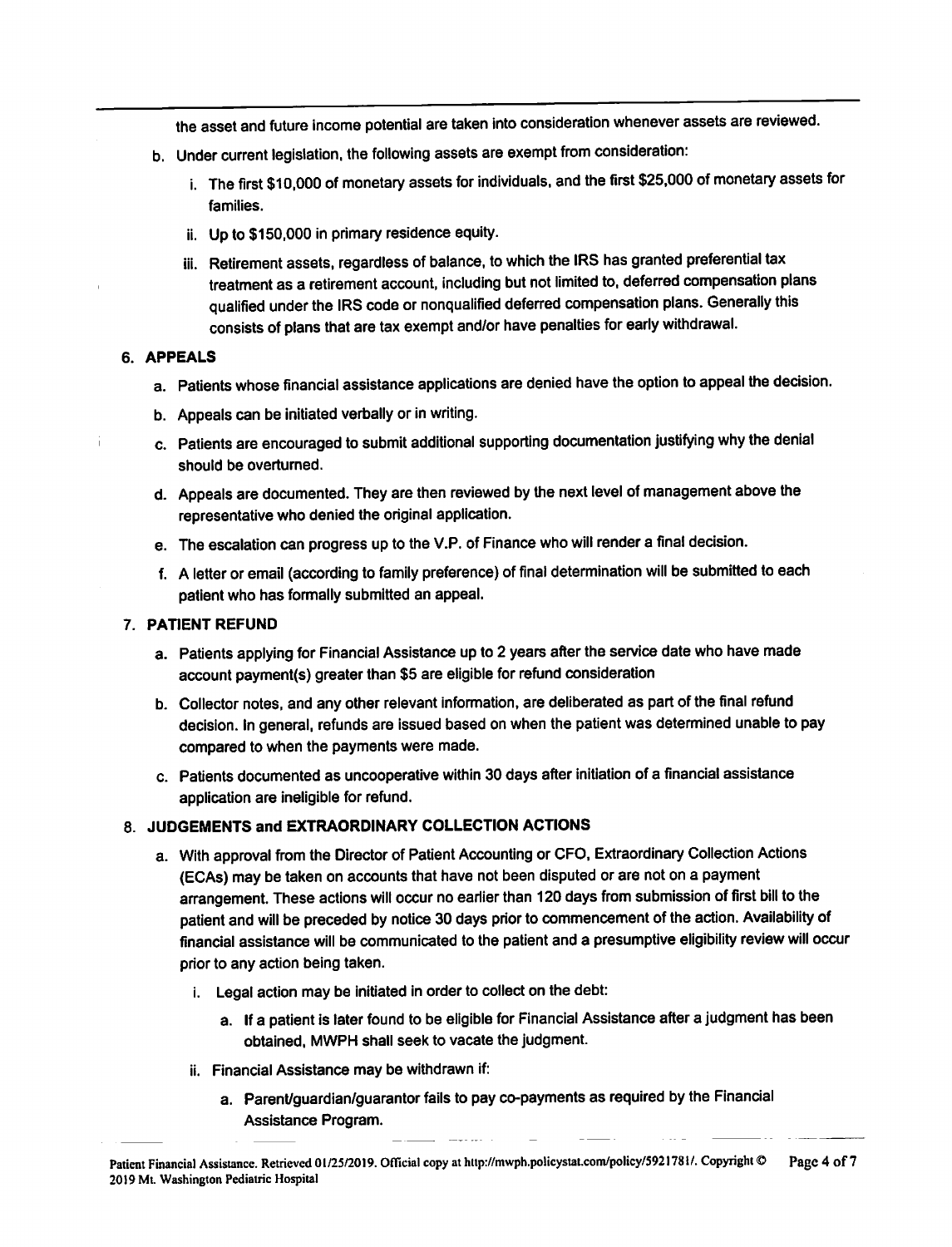- b. Parent/guardian/guarantor fails to keep current on existing payment arrangements with MWPH.
- iii. Parent/guardian/guarantor fails to make appropriate arrangements on past payment obligations owed to MWPH (including those patients who were referred to an outside collection agency for a previous debt).

# 9. PROCEDURES

- a. MWPH admissions staff, outpatient registrars, authorization specialists, patient accounting staff and social workers are trained to offer Financial Assistance applications to those who express concern regarding their ability to pay. Applications should be submitted to the Director of Patient Accounting, the Manager of Patient Accounting, or to the V.P. of Finance.
- b. Every possible effort will be made to provide financial clearance prior to date of service. Where possible, designated staff will consult via phone or meet with patients who request Financial Assistance to determine if they meet preliminary criteria for assistance.
	- i. Each applicant must provide information about family size and income (as defined by Medicaid regulations). To help applicants complete the process, we will provide an application that will let them know what paperwork is required for a final determination of eligibility (Attachment B).
	- ii. MWPH will not require documentation beyond that necessary to validate the information on the Marvland State Uniform Financial Assistance Application.
	- iii. A letter or email (according to family preference) of final determination will be submitted to each patient that has formally requested financial assistance.
	- iv. Patients/families will have thirty (30) days to submit required documentation to be considered for eligibility. The patient may re-apply to the program and initiate a new case if the original timeline is not adhered to.
	- v. The financial assistance application process will be open up to at least 240 days after the first post-discharge patient bill is sent.
- c. In addition to a completed Maryland State Uniform Financial Assistance Application, patient families may be required to submit:
	- i. A copy of parent/guardians/guarantor' most recent Federal Income Tax Return (if married and filing separately, then also a copy spouse's tax return and a copy of any other person's tax return whose income is considered part of the family income as defined by Medicaid regulations); proof of disability income (if applicable).
	- ii. A copy of parent/guardians/guarantors' most recent pay stubs (if employed), other evidence of income of any other person whose income is considered part of the family income as defined by Medicaid regulations or documentation of how they are paying for living expenses.
	- iii. Proof of social security income (if applicable)
	- iv. A Medical Assistance Notice of Determination (if applicable).
	- v. Proof of U.S. citizenship or lawful permanent residence status (green card).
	- vi. Reasonable proof of other declared expenses.
	- vii. If parents/guardians/guarantors are unemployed, reasonable proof of unemployment such as statement from the Office of Unemployment Insurance, a statement from current source of financial support, etc...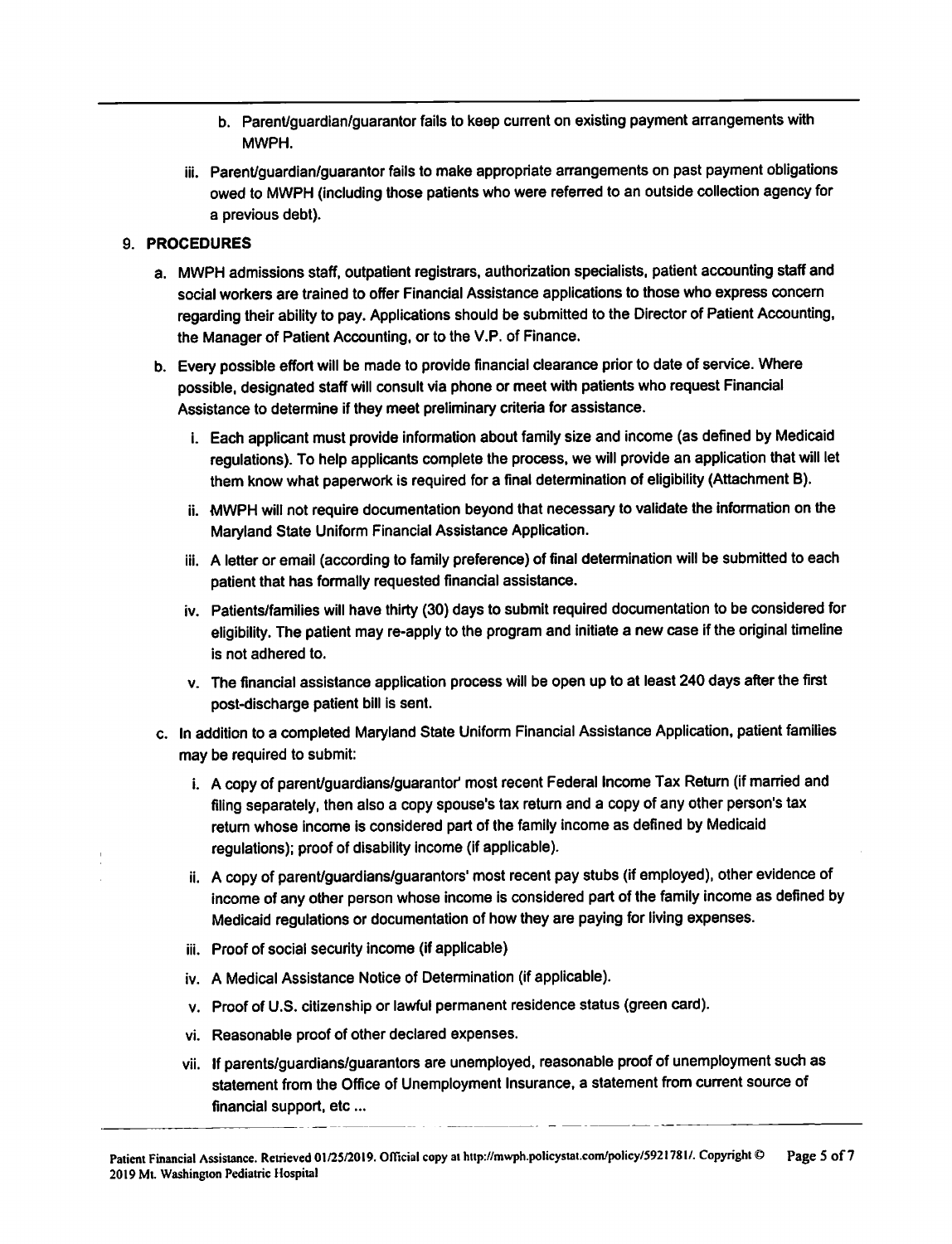- viii. Written request for missing information will be sent to the patient. Where appropriate, oral submission of needed information will be accepted.
- d. A patient family can qualify for Financial Assistance either through lack of sufficient insurance or excessive medical expenses. Once a patient family has submitted all the required information, appropriate personnel will review and analyze the application and forward it to the Patient Accounting or Finance Department for final determination of eligibility based on MWPH guidelines.
	- i. If the patient's application for Financial Assistance is determined to be complete and appropriate, appropriate personnel will recommend the patient's level of eligibility.
		- 1. If the patient does qualify for financial clearance, appropriate personnel will notify the treating department who may then schedule the patient for the appropriate service.
		- 2. If the patient does not qualify for financial clearance, appropriate personnel will notify the clinical staff of the determination and the non-emergent/urgent services will not be scheduled.
			- a. A decision that the patient may not be scheduled for non-emergent/urgent services may be reconsidered upon request.
- e. Once a patient is approved for Financial Assistance, Financial Assistance coverage shall be effective for the month of determination and the following six (6) calendar months. With the exception of Presumptive Financial Assistance cases which are date of service specific eligible and Medical Hardship who have twelve (12) calendar months of eligibility. If additional healthcare services are provided beyond the approval period, patients must reapply to the program for clearance.
- f. The following may result in the reconsideration of Financial Assistance approval:
	- i. Post approval discovery of an ability to pay
	- ii. Changes to the patient's income, assets, expenses or family status which are expected to be communicated to MWPH
- g. MWPH will track patients with 6 or 12 month certification periods. However, it is ultimately the responsibility of the patient or guarantor to advise of their eligibility status for the program at the time of registration or upon receiving a statement.
- h. If patient is determined to be ineligible, all efforts to collect co-pays, deductibles or a percentage of the expected balance for the service will be made prior to the date of service or may be scheduled for collection on the date of service.

Attachment A MWPH Patient Financial Assistance Policy FPL and Sliding Scale Guidelines

Attachment B MWPH Patient Financial Assistance Policy Maryland State Uniform Financial Assistance Application

**Disclaimer Notice: The Information contained in PolicyStat (the "Information") is confidential and proprietary to Mt. Washington Pediatric Hospital (the "Hospital"). It is intended solely for the staff of the Hospital and access to this**  Information by anyone else is unauthorized. No part of the Information may be copied, distributed or disclosed to any **third party for any reason without the express written permission of the Hospital. Mt. Washington Pediatric Hospital, 1708 West Rogers Avenue, Baltimore, Maryland, 21209-4596.** 

# **Attachments:**

[MWPH Patient Financial Assistance Policy](https://www.mwph.org/-/media/files/mwph/patients-and-guests/financial-information-and-assistance/FPL-and-Sliding-Scale-Guidelines-2021.pdf)  [Attachment A FPL and Sliding Scale](https://www.mwph.org/-/media/files/mwph/patients-and-guests/financial-information-and-assistance/FPL-and-Sliding-Scale-Guidelines-2021.pdf)  Guidelines.pdf